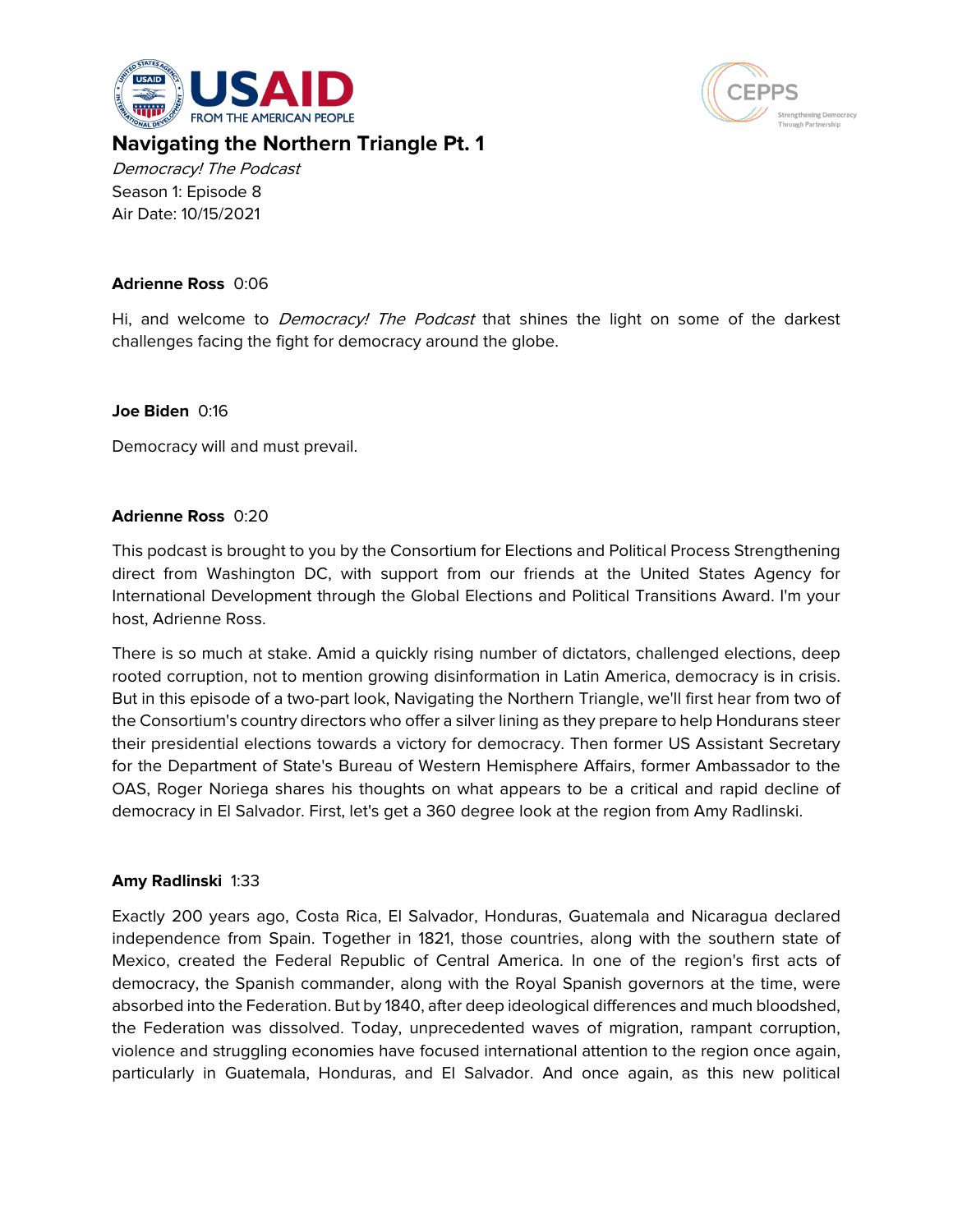landscape takes shape, the challenge remains how to best support democracy in the lives of citizens throughout the northern triangle.

# **Adrienne Ross** 2:31

First, let's begin this deep dive on North Central America in Honduras where the lead up to the nation's general elections are in high gear. Deborah Ullmer is the National Democratic Institute's Regional Director for Latin America and the Caribbean programs. She has spent half of her career living and working across Latin America. Maximo Zaldivar is the Regional Director for the Americas at the International Foundation for Electoral Systems. Max, a native Salvadorian, has served all over the region and joins us direct from San Salvador. Max what's at stake in the upcoming Honduran elections?

# **Maximo Zaldivar** 3:09

Well, I think it's the validation of Honduras' democracy, the alternation of power as a sign of maturity of its democracy, but also the solidity of its electoral system. As you remember, after the 2017 elections, which casts a shadow of a doubt on its integrity, with serious accusations of irregularities, the consequent constitutional reform in January 2019, created two new independent bodies, on one side, the National Elections Council to administer the elections, and on the other Electoral Justice Court to deal with the jurisdictional aspects of the elections. These two new entities now have the great responsibility not only to conduct successfully a free, fair, peaceful, transparent and inclusive election, but also to put to the test their institutional capacity, as well as their actions as the leading authorities on electoral matters.

# **Deborah Ullmer** 4:04

Yes, I would say in addition to what Max has spoken to specifically about Honduras, I would say its stability in the Central American region is at stake. We already have Nicaragua that the rest of Central American is concerned about, but we have in the northern part of Central America, three governments in different areas undermining the rule of law, transparency, and freedom of speech, or movement by civil society and journalists.

#### **Adrienne Ross** 4:40

What role do we see corruption playing in Honduras in general or the election specifically?

# **Deborah Ullmer** 4:46

Well, unfortunately, there was a lack of political will by the government of Honduras to renew the mandate of the Organization of American States mission to support the fight against corruption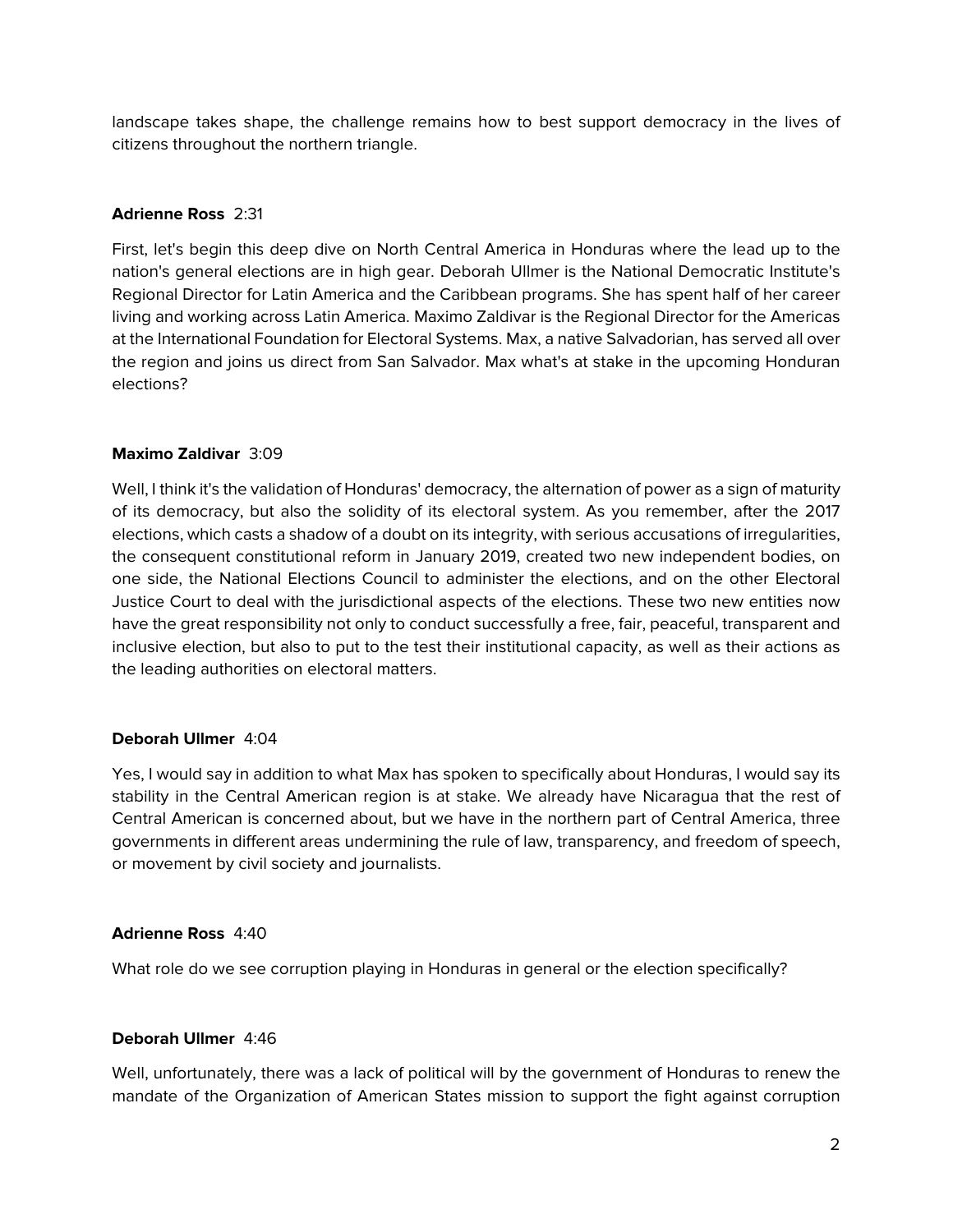and impunity in Honduras, known as the Maxi. On the heels of the Maxi being shut down, the Honduras courts dismissed the case against two dozen legislators connected to a vast corruption scheme known as Pandora to embezzle public funds for political ends. In terms of the upcoming elections in November, many of the same legislators allegedly involved in corruption are running as candidates again, and Honduran political analysts believe that the current the President is looking to ensure that he is protected from future charges against him through a National Assembly, which will elect a new Attorney General and current reforms that are now undermining an impartial judicial system.

#### **Adrienne Ross** 5:41

With USAID help, the consortium has been able to really give the country's fight for democracy of booth, tell us what your teams have been doing.

### **Maximo Zaldivar** 5:49

IFES, as part of the CEPPS team in Honduras, under the USAID funded Elect program has been supporting the National Elections Council, as well as the electoral Justice Court, and even a third organization which is the Unit of Clean Politics responsible for control, oversight and accountability of political financing, and campaign expenses. The support consists of technical assistance and sharing of best practices from the region on various areas like strategic communication, civic and voter education, biosecurity and cyber security aspects, and a small subawards program for civil society organizations to contribute disseminating important messages to the citizens.

#### **Deborah Ullmer** 6:33

Because there are concerns about post-election violence for these elections at the same level or worse than in 2017, with USAID support and working very closely with IFES, NDI is working to develop bridges among a network of national election monitors, journalists, corruption watchdogs, the private sector and the electoral authorities to either prevent or mitigate the potential for election related conflict and violence. And with complimentary funding from the State Department, NDI partner red de igualdad democrática en Honduras or the Democratic Equality Network in Honduras, made up of civil society organizations, academia, church and private sector groups that will be conducting long term and Election Day observation, hand in hand with USAID support and conducting election related violence and feeding that information into the electoral authorities, again, working very closely with IFES to ensure that we're doing everything this time around to facilitate dialogue, political dialogue, so that common ground can be found. And hopefully, we avoid the levels of violence that we saw in 2016 and 2007.

**Adrienne Ross** 7:50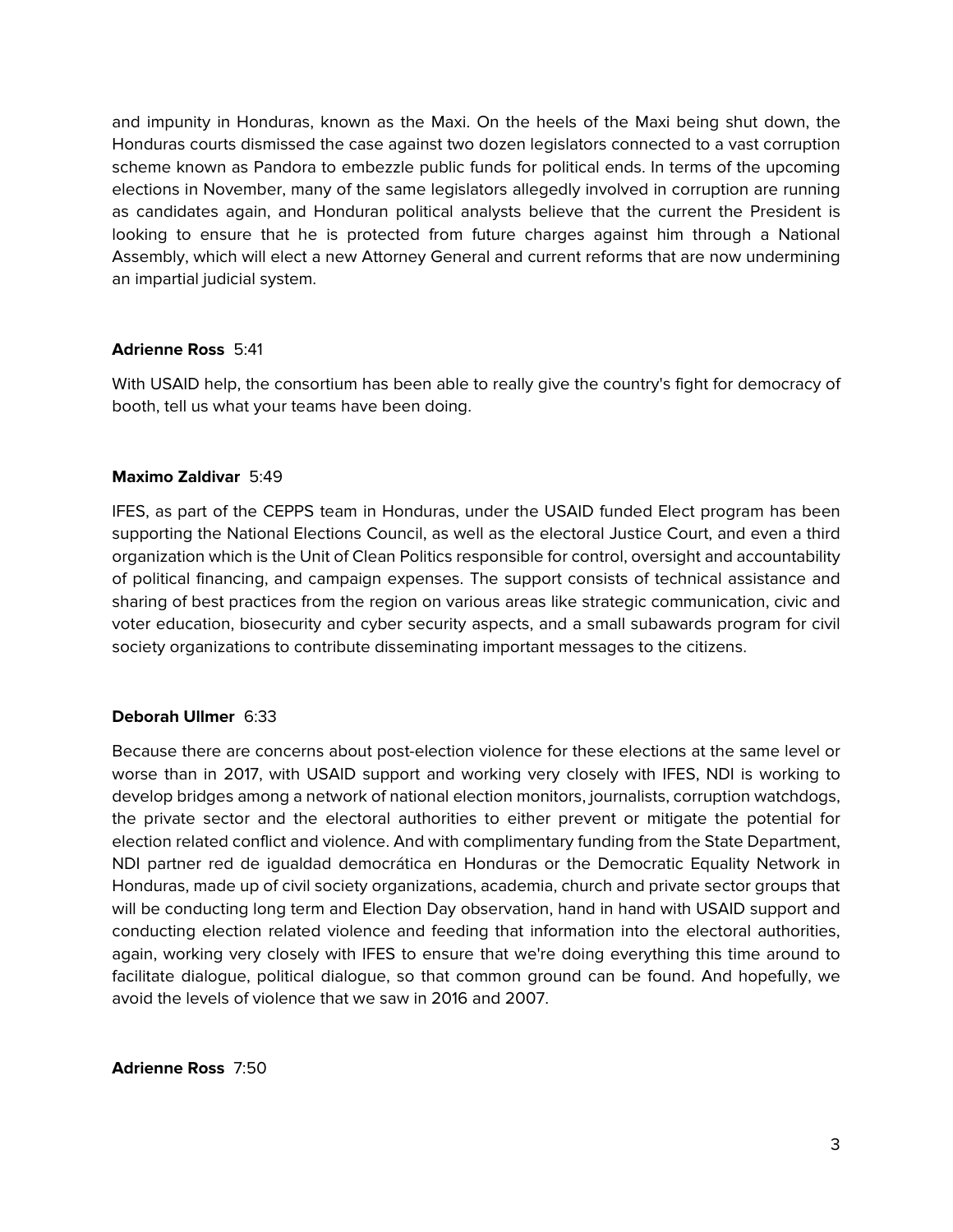Deborah, you touched on it a little bit, but Max I'm wondering if you can expand a little bit more Why is Honduras election important for the rest of Central America the region?

## **Maximo Zaldivar** 8:00

That's a very good question. I think if we can witness after the election, and undivided inauguration of a legitimate new president, it will certainly be a victory for democracy not only in Honduras, and Central America, but also in Latin America as a whole. It will be very important also to see how the new government of Honduras tackles critical issues currently affecting the region, such as illegal migration, human rights violation, an endemic corruption, drug trafficking and gang related violence.

### **Adrienne Ross** 8:32

Deborah in testimony that you gave to the Senate Foreign Relations Committee earlier this year, you summed up the elections in the region to say that they're contentious, quote, unquote, do you think that that characterization still stands?

### **Deborah Ullmer** 8:45

Well, I would like to clarify, I was referring to the 2016 process for Honduras. These elections I would characterize differently. We have extreme polarization, and the upcoming November 27 elections are going to occur in the context of incomplete electoral reform, as Max had alluded to, and a lack of a legal framework for dealing with electoral justice questions around how the votes will be counted among other serious issues. So really, this is creating an environment of confusion. That could be right for violence if the election authorities and political parties don't find common ground through dialogue. So, I think a lot more is at stake. In the last elections, there were questions by Hondurans about the legitimacy of the process due to the reelections and question around how reelection emerged. This time around, we have multiple candidates at the legislative and at the presidential level that are being questioned for corruption.

#### **Maximo Zaldivar** 9:52

I agree completely with Deborah. I think as she said, it's a very polarized environment and there's a lot of uncertainty, however, Honduras has always managed through that dialogue that ever mentioned to those political negotiations to come out of these types of complicated situations and scenarios. Now we have to give the benefit of the doubt to the new elections administrations, even with all the difficulties they have had. And they experienced this before in the primary elections, which happened in March. So, they kind of tested themselves. And we're confident, and as Deborah said, that's why we're here to support them to overcome this hurdle.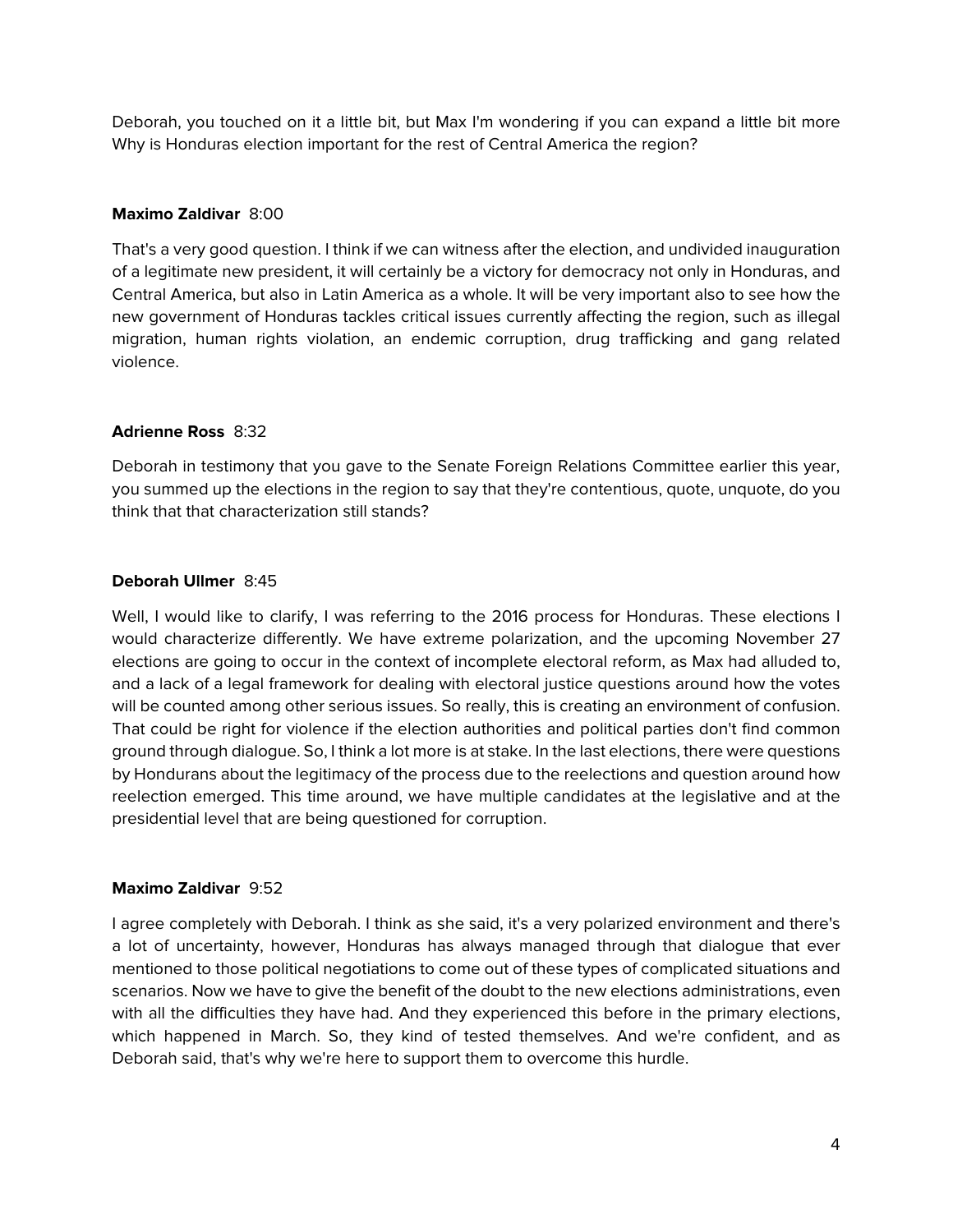#### **Deborah Ullmer** 10:27

The Honduran people want the international community to be paying attention to what's happening. And I think, you know, we have as the US had been dealing with the worst-case scenarios of democracy. And too often we don't see sort of the slow-moving signals of erosion. And we're at the point where we do, as Max mentioned, have new authorities, new electoral authorities, who have shown willingness to have dialogue to reach out. And I think there is an opportunity for more transparency and therefore, a more open process for the elections and therefore hope that Honduras can move beyond the current polarization.

#### **Maximo Zaldivar** 11:17

We're definitely confident that that the elections will be managed properly and whatever shadow was cast it in the past elections in 2017, this time, this will not be the same situation. Honduras needs definitely a transition of power and a new chapter in its democracy. And I want to add that these elections will be highly observed. I think there's a lot of guarantees for observing to make these elections transparent once and we hope for the best.

#### **Adrienne Ross** 11:48

Well, we all hope for the best there's so many things to pay attention to coming up in the next several weeks. Deborah Ullmer, Max Zaldivar, thank you so much for joining us today.

In El Salvador, democracy seems to be crumbling before our eyes. Earlier this year, President Bukele's New Ideas Party won the congressional majority, immediately after the National Assembly convened, he then appointed five new justices to the Salvadorian Supreme Court and remove the independent Attorney General in a way the United States says was unconstitutional. Then the magistrates overrode a long-standing interpretation of a constitutional ban on consecutive presidential re-elections, which in turn landed them on the United States undemocratic and corrupt actors list. So, what does all this mean? Well, in short, it sets the stage for Bukele to potentially seek a second five-year term in 2024. And it's grabbed the attention of democracy supporters everywhere. Meanwhile, Bukele says it's quote, pure politics and the lowest kind of interference. The former US Ambassador to the Organization of American States, and former Assistant Secretary for the Western Hemisphere, Roger Noriega joins us now to try to help us make sense of what it is we're seeing. When President Bukele was elected to office in 2019, it was seen as a huge victory for democracy in Latin America. But now the country seems to be suffering an evident decline of its democracy. From your perspective, what is your reaction to what we're seeing in El Salvador today?

#### **Roger Noriega** 13:28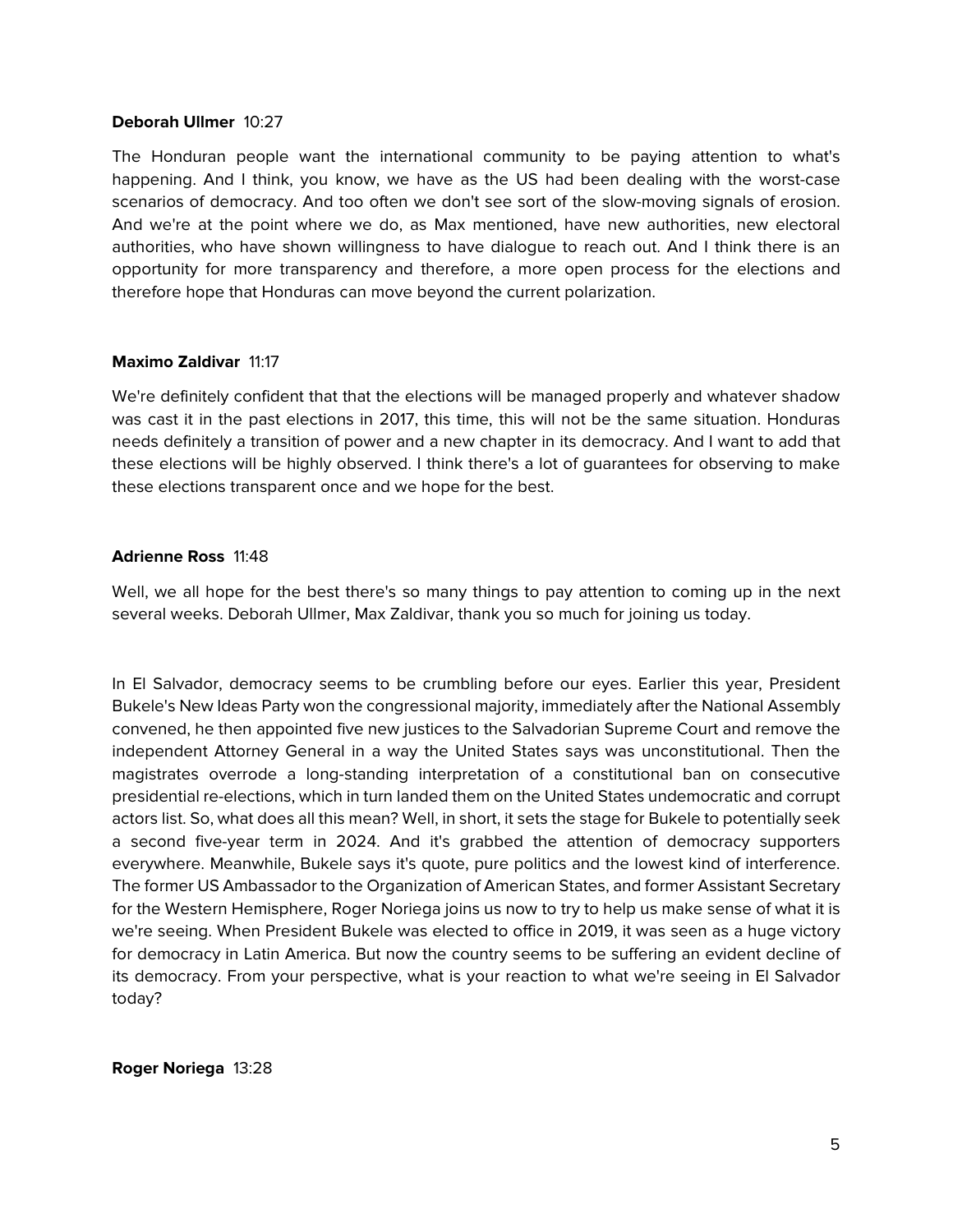Well, President Bukele, won in a democratically elected process, he won fair and square in a landslide, when he came in after 10 or 15 years of institutional challenges, of corruption, of political parties that lost their credibility across the political spectrum. So, he came in at a time when a lot of Salvadorans themselves had lost interest or lost faith in a democratic process. What we've seen is really a young man in hurry, who has done in 18 months what Hugo Chávez didn't do that for his first four or five years in his long period in power, running roughshod over other institutions, physically going in with armed soldiers into the Legislative Assembly, in a way that caught a lot of people's attention, that this person had no respect for institutions. And what you see really is his using this immense political popularity, that he has had to decimate the checks and balances of a normal democracy. Even at its worst in the previous decade, there was a certain semblance of the division of power, and the last holdout was the courts. And he did away with that in June by replacing supreme court justices that he did in an unlawful way, and just as importantly, firing an Attorney General Prosecutor General who is looking into criminality and corruption his own regime.

### **Adrienne Ross** 15:11

You don't sound surprised?

#### **Roger Noriega** 15:14

No, not at all. I quite frankly, I'd heard of Bukele when he was mayor of San Salvador, I know that he was a person who was estranged from the party, the FMLN party, and someone with a very personalized agenda and very close ties to China, that he tried to obscure, and very close ties to a man named Jose Luis Merino, who is a former FLMN chieftain, who is known not only for his record as a gorilla, but as a kidnapper and a someone who made common cause with the FARC guerrillas in Colombia, and laundered hundreds of millions, if not billions, of dollars for them. So, you can't have those kinds of relationships and you don't have those people deeply in your inner circle as he does now as President and expect people to believe that you're an agent of change.

#### **Adrienne Ross** 16:16

President Bukele's decision to remove the five judges from El Salvador Supreme Court sure seems like a blatant move to commandeer the courts. What do you think might that indicate for the future of the country?

# **Roger Noriega** 16:28

Well, it indicates to me that this is a president who has no respect for institutions. And this is very troubling, obviously, if you want to have a functioning democracy, you have to have the so-called guardrails. In this case, the court in El Salvador was one of the few institutions left that had a certain level of independence. Immediately after winning an extraordinary majority in the Legislative Assembly, the very first day, he fired the prosecutor who was looking at corruption in his circle, and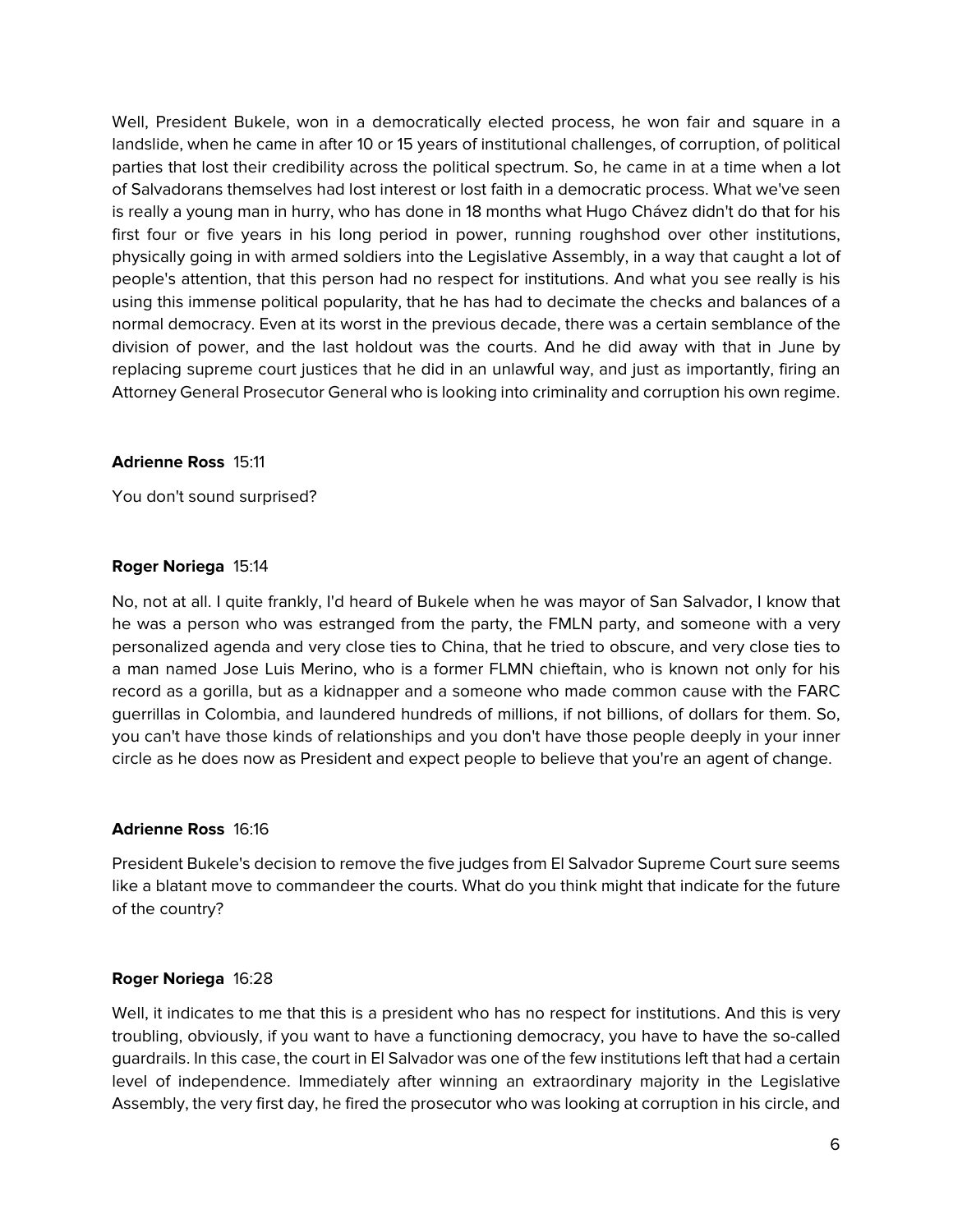fired the supreme court now, this was done by vote in the Legislative Assembly, which apparently was totally unlawful. And this is the same legislative assembly that has now pronounced itself, in a laughable way I should say, is the same Supreme Court now, that has pronounced that he is eligible for re-election, which people simple reading the constitution of El Salvador says that's not the case.

### **Adrienne Ross** 17:30

We've had many people say that this is just the Latin America playbook, that he's just reading right out of Chavez's plans directly. What do you think about that?

### **Roger Noriega** 17:40

Well, I think it's a fair assessment. El Salvador has its own history. Remember that the traditional political parties, the establishment political parties, they have to prepare the foundation for these kinds of authoritarian regimes because they lose their accountability to the people, and they lose their own credibility. And they essentially indicate to people that if you need someone who wants to bust up the establishment was changing the rules in order for it to for the government to care about your interests. So, you see, what I will say is remarkable, as I said before, that Bukele has moved at a breakneck pace to consolidate himself in power. He has his own clear agenda that he's following, and it's very personalized. And I think that he really will not tolerate anybody or any institutions getting in his way.

#### **Adrienne Ross** 18:38

Well, what do you make of him changing his Twitter profile to the coolest dictator in the world?

#### **Roger Noriega** 18:43

Well, I think it's a cynicism that is disturbing. I don't think it's very funny or clever to refer to yourself as a dictator. And in a country where 10s of 1000s of people have lost their lives over the decades, establishing a democracy, just fighting a military dictatorship in the late 70s and 80s, fighting civil wars, and those hard-earned achievements of the Salvadoran people who've been washed away by this cynical young man. And I think that's very disturbing. He is someone who certainly caught the attention by demonstration, and they are doing their best to try to put some barriers and roadblocks but until Bukele loses certain popularity in the country, till he pays a price in the country, I think he will see very few obstacles to him going forward with this authoritarian agenda.

#### **Adrienne Ross** 19:48

You mentioned roadblocks and in trying to manage the situation, but what options does the United States have to halt this kind of trajectory in El Salvador?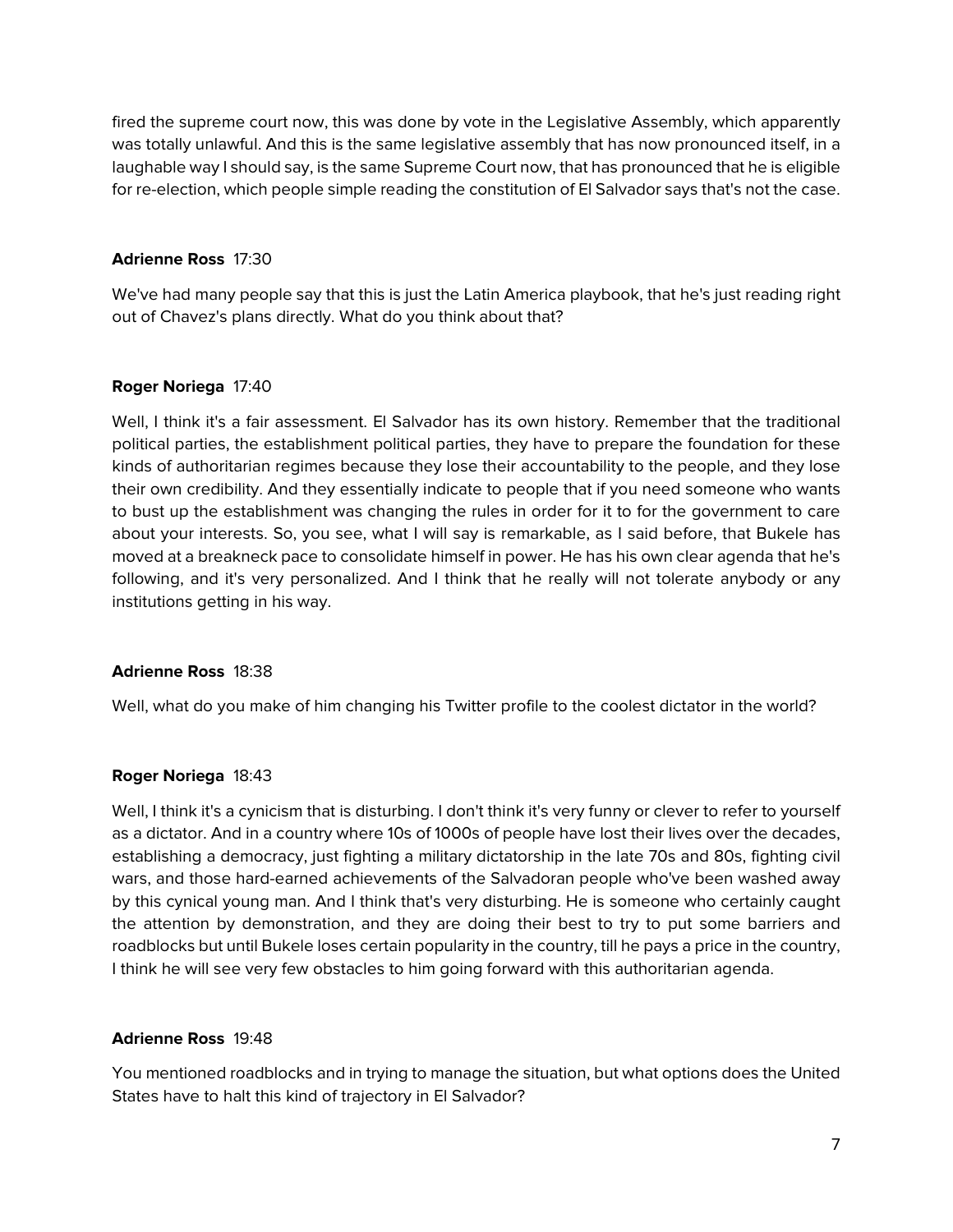#### **Roger Noriega** 19:56

Well, we have to be pretty transparent about our concerns, about the narco trafficking within his regime, about the pacts that he has made with gangs, about the fact that he's put leading gangsters in his government and acting within his party. These are very serious issues that have to be addressed, I think, is to a certain extent, this is a law enforcement problem. There should be accountability on that. But as I said, I don't think that he's necessarily going to lose altitude politically, until the people of El Salvador see a cost for this behavior. And part of that is economic. If I were looking to invest in El Salvador, I would think twice, he probably thinks he has that wired up with the Chinese probably but at the same time and pressing issue is what will the International Monetary Fund do. Will the United States sit by while the IMF cuts a check for hundreds of millions of dollars, another checks for hundreds of millions of dollars, to that government? Which is going through all of the preconditions for previous IMF support, pretty sure that the State Department folks are taking a very serious look at that and considering their options.

#### **Adrienne Ross** 21:18

You mentioned the economy, we've seen El Salvador roll into being the first country in the world to adopt Bitcoin just a couple of weeks ago, really? Why is it so important, El Salvador in the global community, and how do you think that rollout of legal tender is going?

#### **Roger Noriega** 21:32

Well, I think it's been a big debacle, essentially, for the Bukele administration. He was riding very high politically, whether he admits it or not, there are some polls that indicate that he has paid quite a price in terms of popularity, because Bitcoin still fairly popular, but people really rejected it across the board. And so, you have to wonder, what's he up to? As I see, analysts who looked at look at this whole cryptocurrency and Bitcoin and that cyber currency, I should say, world, they say, you know, surely it makes no sense for people to consider this Bitcoin to be a normal currency. What is the currency of the El Salvador today? Well, there's a dollarized economy. And a lot of what the economic progress in El Salvador managed to make, while other countries are slightly behind was because it was a dollarized economy. There are some of them are saying that the introduction of Bitcoin in a dollarized economy is a gift essentially, to people who are shady business, including narco traffickers who want to find a way laundering the US dollars and move them around.

#### **Adrienne Ross** 22:46

The instability that's growing in El Salvador, how does that affect the rest of the region?

#### **Roger Noriega** 22:52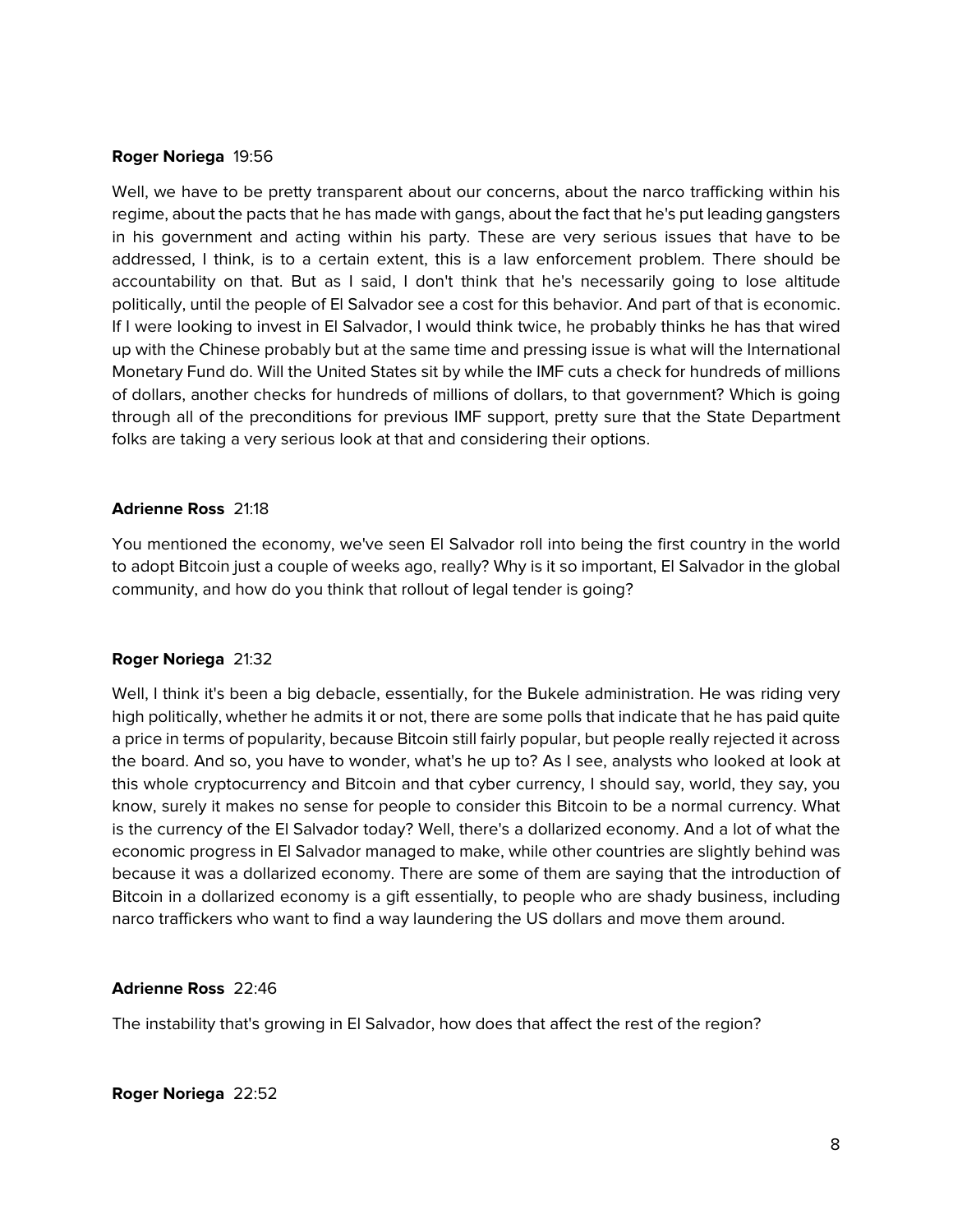Well, the rest of the region is troubled, quite frankly and El Salvador was kind of falling right in line, which is a bit of shame. This is a country that managed economic growth in the middle of support. These are industrious people, they're hardworking people, anybody that knows itself knows this to be fact. You know, it's a shame to see the lawlessness that really settled 25 years ago, decimate the institutions in Central America, in several countries, where weak institutions and corruptible politicians gave in to the very serious, violent pressure of narco traffic. And you see what's happened in Venezuela which came into this very dangerous confluence, criminality, theft, and a lack of accountability to where they lost their country. And you have now a narco regime there that is making common cause with countries in the region with criminal organizations in reach to attack democracy in a sustained way. The Biden administration has a vision for El Salvador, there are serious doubts about where Bukele is headed. There is a bipartisan concern in Congress for Bukele has had it. They have been using essentially sanctions against individuals in the country. And I think that we need to have a tougher position vis-a-vis the IMF to indicate them very serious that we don't really want International Monetary Fund to throw a lifeline to an autocrat, but there has to be some accountability.

#### **Adrienne Ross** 24:42

Well, thank you, Roger Noriega so much to pay attention to going forward. We really appreciate you helping us thread the needle on El Salvador.

The Consortium's partner at the International republican Institute has a secret weapon they haven't rolled out in a while. Jorge Ceballos is IRI's resident program director for El Salvador and the consortium's country director for El Salvador joins me direct from San Salvador with more. Thank you so much for being here, Jorge.

#### **Jorge Ceballos** 25:15

Hey Adrienne, thank you for inviting me. It's a pleasure.

#### **Adrienne Ross** 25:18

What can you tell us about the Vota Bus?

#### **Jorge Ceballos** 25:21

The Vota Bus was born in the 2018 electoral process, as part of the IRI activities to support the TSC in citizen participation. The Vota Bus is a platform that comes to the streets or squares in El Salvador and brings the citizens in a way that they can learn about the ways that they can vote. Here in El Salvador, they can vote for a face of a person or a party flag or cross vote, a vote for two different people in the same ballot. So, the idea to bring the Vota Bus is that people can understand and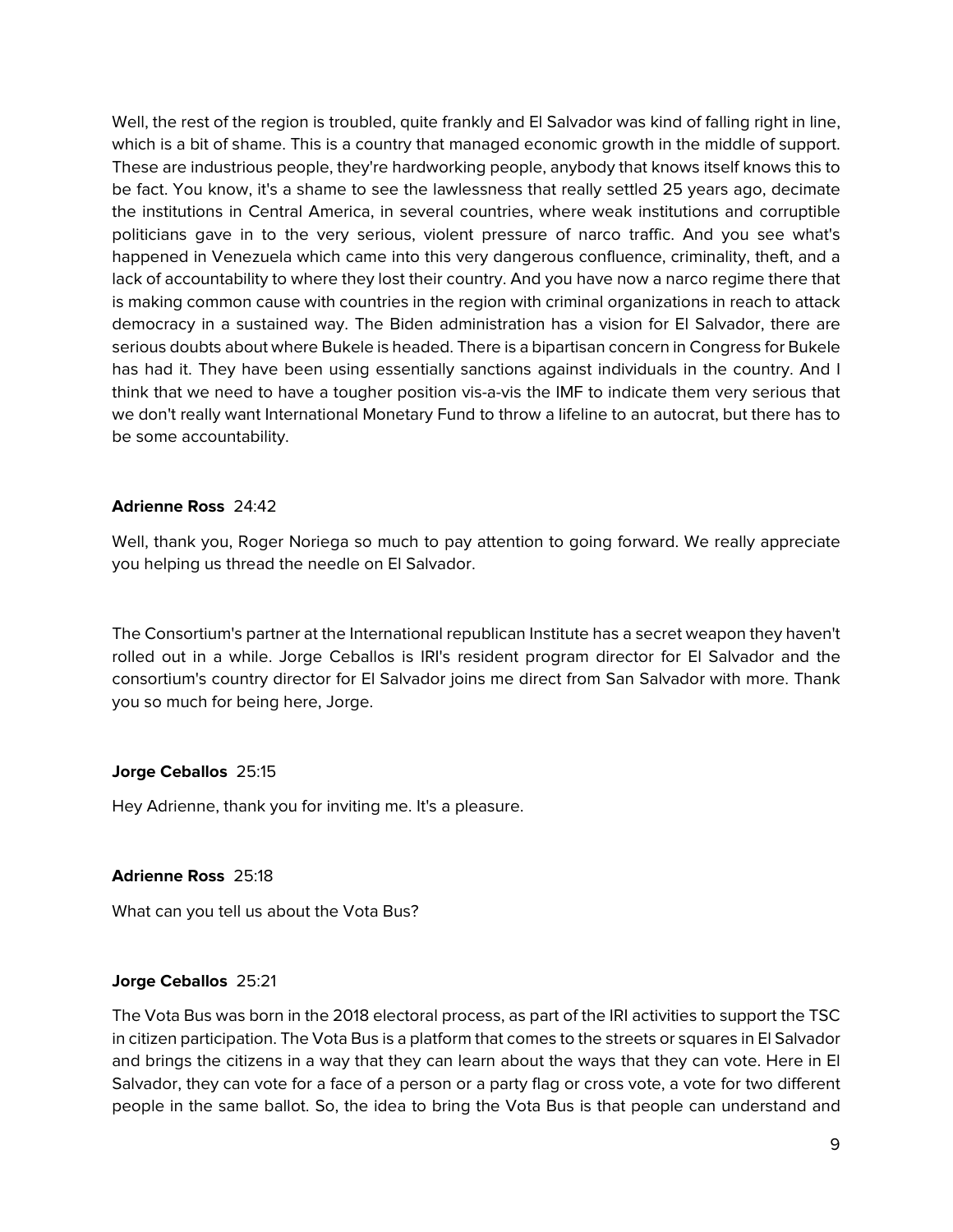they can use technology, but sometimes they don't have access. So, the Vota Bus comes to them and give them the tools to learn about the electoral process.

### **Adrienne Ross** 26:13

So how does it really work? The Vota Bus comes into town, and the citizens can walk on board and ask questions?

### **Jorge Ceballos** 26:20

Yes, the idea is that the Vota Bus stays in one part of the municipalities. And the citizens can come to the bus and a team can show then in our computer, the different ways to vote, they can learn about their electorate law. So, the idea is can citizens create confidence with the TSC and with the electronic process.

#### **Adrienne Ross** 26:46

Why is a tool like the Vota Bus important in a place like El Salvador or other places in Central America?

#### **Jorge Ceballos** 26:52

The idea of this tool is to create more citizen participation and obviously, create community bonds. Because when a team from the TSC and IRI talk to the people and demonstrate that it's easy to vote and learn about the electoral law and processes, they feel part of that.

#### **Adrienne Ross** 27:17

I know Facebook is extraordinarily popular in El Salvador, how does social media play into something like the Vota Bus? Does it at all?

#### **Jorge Ceballos** 27:25

Well, it's part of the way we did in 2018 and 2019 electoral process, because some citizens posted in their accounts that they were in the Vota Bus. So, in the next town, they know, what the Vota Bus is and they want to participate. So, it's important, obviously, we have to understand that social media, right now it's important for good things, but we have to be careful about bad things. So, the Vota Bus has always had some popularity on Facebook because that people know when we arrived in any town.